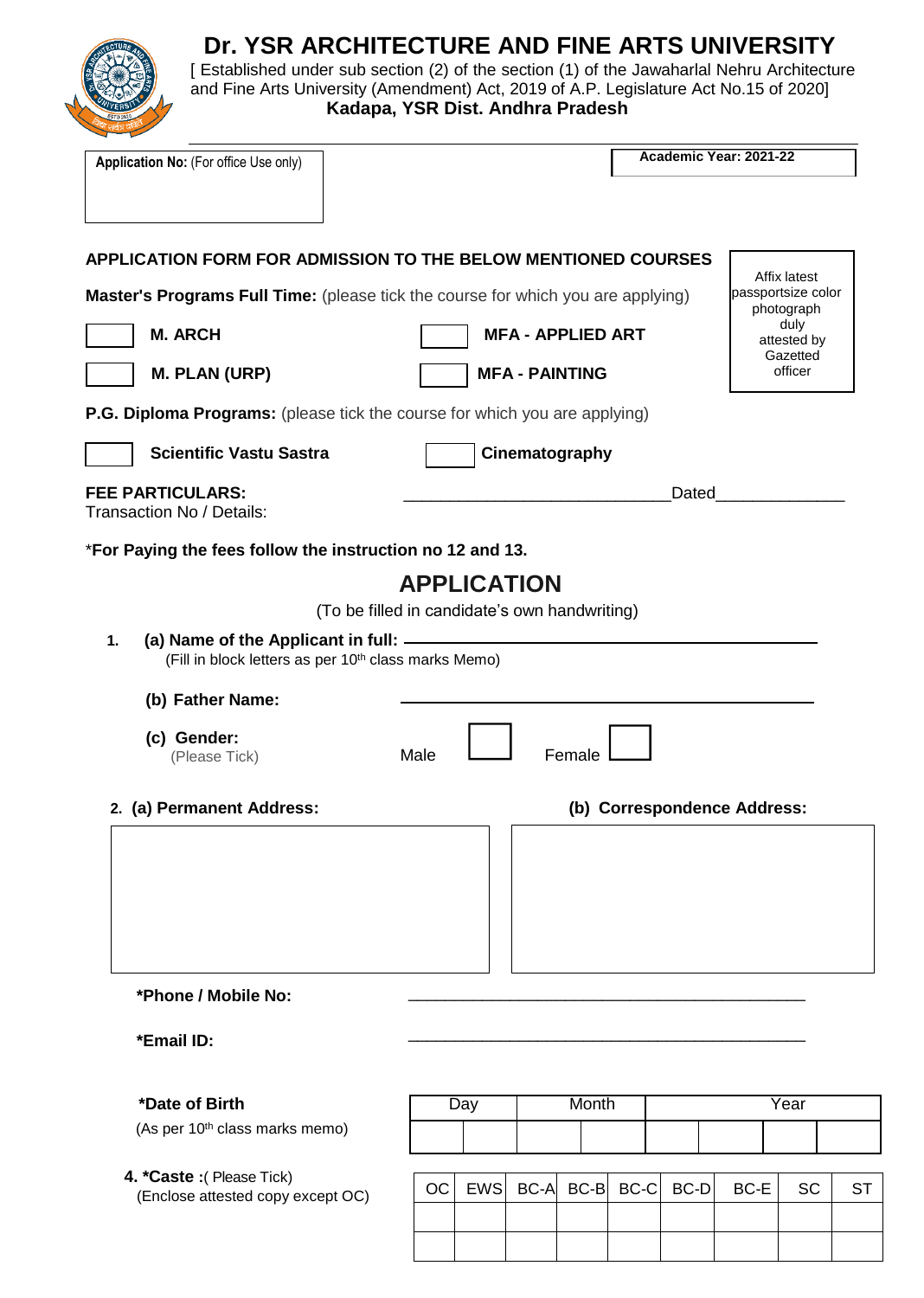|  | 5. (a) Nationality: |  |
|--|---------------------|--|
|  |                     |  |

- **(b) Religion:**
- **(c) Place of Birth:**
- **6. Identification Marks of the Candidate:**
- **7. Physical Handicaped:** YI

\_\_\_\_\_\_\_\_\_\_\_\_\_\_\_\_\_\_\_\_\_\_\_\_\_\_\_\_\_\_\_\_\_\_\_\_\_\_\_\_\_\_\_

\_\_\_\_\_\_\_\_\_\_\_\_\_\_\_\_\_\_\_\_\_\_\_\_\_\_\_\_\_\_\_\_\_\_\_\_\_\_\_\_\_\_\_

\_\_\_\_\_\_\_\_\_\_\_\_\_\_\_\_\_\_\_\_\_\_\_\_\_\_\_\_\_\_\_\_\_\_\_\_\_\_\_\_\_\_\_

\_\_\_\_\_\_\_\_\_\_\_\_\_\_\_\_\_\_\_\_\_\_\_\_\_\_\_\_\_\_\_\_\_\_\_\_\_\_\_\_\_\_\_

#### **8. Particulars of Qualifying Examination:**

| Name of the<br>Qualifying<br><b>Examination</b> | Name of the University/<br><b>Board &amp; City/Town</b> | Month and<br>Year of<br><b>Passing</b> | <b>Total</b><br><b>Marks</b> | <b>Marks</b><br><b>Secured</b> | <b>Percentage</b> | <b>Division</b> |
|-------------------------------------------------|---------------------------------------------------------|----------------------------------------|------------------------------|--------------------------------|-------------------|-----------------|
| <b>SSC</b>                                      |                                                         |                                        |                              |                                |                   |                 |
| Intermediate                                    |                                                         |                                        |                              |                                |                   |                 |
| <b>Degree</b>                                   |                                                         |                                        |                              |                                |                   |                 |
| <b>Other</b>                                    |                                                         |                                        |                              |                                |                   |                 |

\*The Particulars furnished above are true and I have enclosed the certificates of memorandum of marks of qualifying examination (attested by the gazetted officer).

#### **9. Test Centres and their Codes:**

a)Ananthapuramu b)Kadapa c)Kurnool d)Tirupati e)Nellore f)Rajamahendravaram g)Guntur h)Vijayawada i)Ongole j)Srikakulam k)Visakhapatnam l)Vizianagaram m)Eluru n) Hyderabad.

Please mention test centres code based on preferential choice:

Option 1: | | Option 2: | | Option 3:

## **Signature of the Candidate**

## **DECLARATION BY THE APPLICANT**

I declare that all the foregoing statements made in this application are true. I accept that any statement made in the application, if found incorrect on scrutiny, will render the application liable for rejection, if granted on the basis of such incorrect information, will stand cancelled.

I sincerely assure that, if admitted, I will strictly adhere to the rules and regulations that may be adopted by the University from time to time and will abide by the rules of discipline of the College. I agree to abide by the decision of the Principal of the College for any misconduct or misbehavior or breach of rules by me during the entire period of my study.

**Date**:

**Place**: